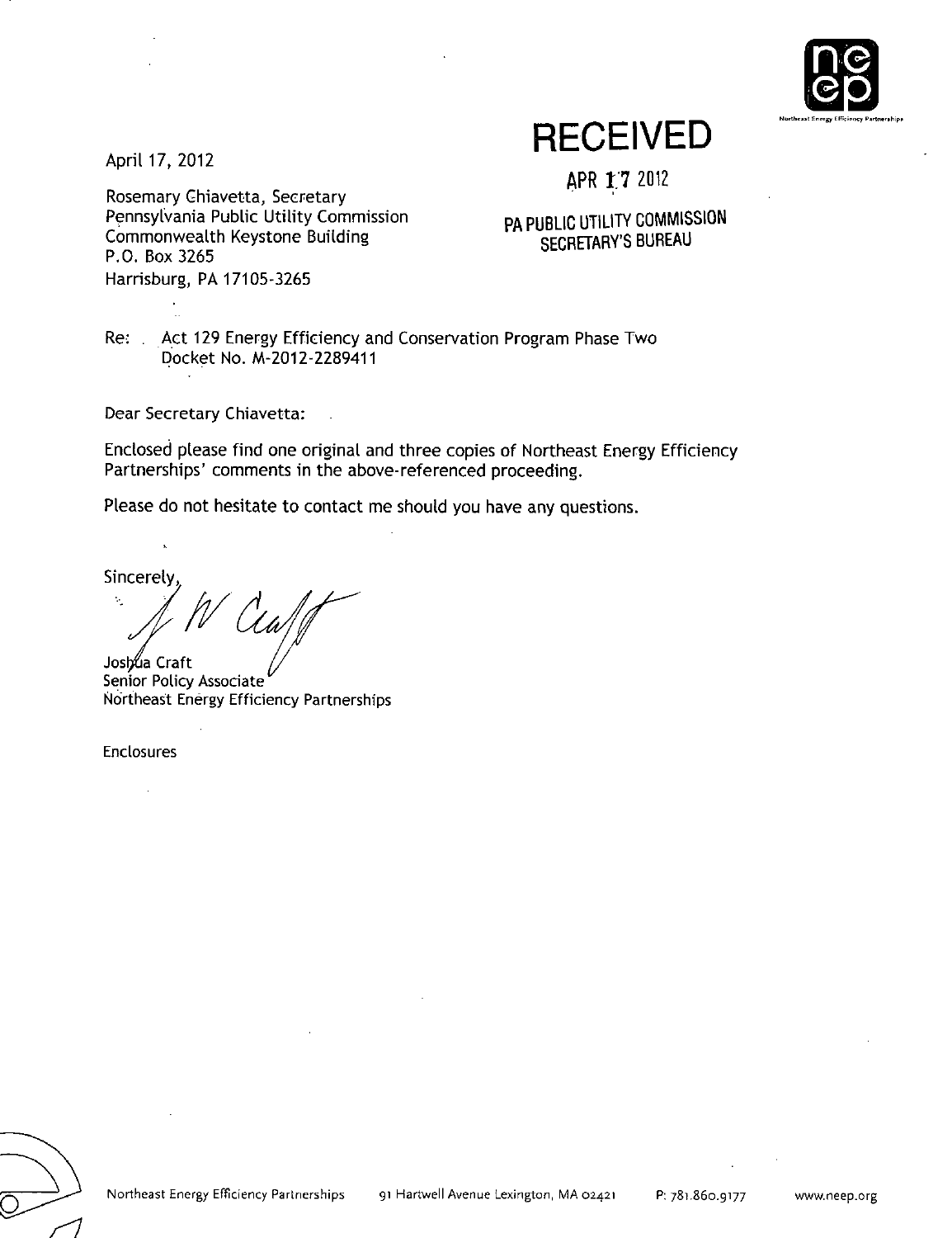

APR 17 2012

# **BEFORE THE PENNSYLVANIA PUBLIC UTILITY COMMISSION: PA PUBLIC UTILITY COMMISSION**  SECRETARY'S BUREAU

Act 129 Energy Efficiency and **:** The Docket No. M-2012-2289411 Conservation Program Phase Two :

# **COMMENTS OF NORTHEAST ENERGY EFFICIENCY PARTNERSHIPS (NEEP)**

# **INTRODUCTION**

As the regional organization working to promote energy efficiency in buildings throughout the Northeast and Mid-Atlantic, Northeast Energy Efficiency Partnerships (NEEP) welcomes the opportunity to comment on Docket No. M-2012-2289411, regarding Pennsylvania's Act 129 energy efficiency programs.<sup>1</sup> We believe that these programs provide significant economic and environmental benefits to Pennsylvania ratepayers and we look forward to working with the Public Utilities Commission as it seeks to build on this record of success. As part of this proceeding, we ask the Commission to consider the following recommendations:

- Extend the Act 129 energy efficiency programs for five years through 2018 to continue  $\bullet$ the program's successes in saving energy for the state's ratepayers
- Maintain the one percent annual energy savings targets for the electric distribution companies (EDCs) in Phase Two
- Continue to shift towards joint, statewide program planning and create a permanent stakeholder advisory board
- Ensure that EDCs spend their full energy efficiency budgets up to the two percent budget cap
- Examine program incentive mechanisms that align ratepayer and utility financial interests and improve program performance
- Harness complementary policies, such as building energy codes, building energy rating and disclosure, and appliance efficiency standards, that provide additional opportunities for cost-effective energy savings
- Consider participation in the Regional Evaluation, Measurement, and Verification (EM&V) Forum

# **EXTEND THE ACT 129 ENERGY EFFICIENCY PROGRAMS**

<sup>1</sup> These comments are offered by NEEP staff and do not necessarily represent the view of NEEP's Board of Directors, sponsors or underwriters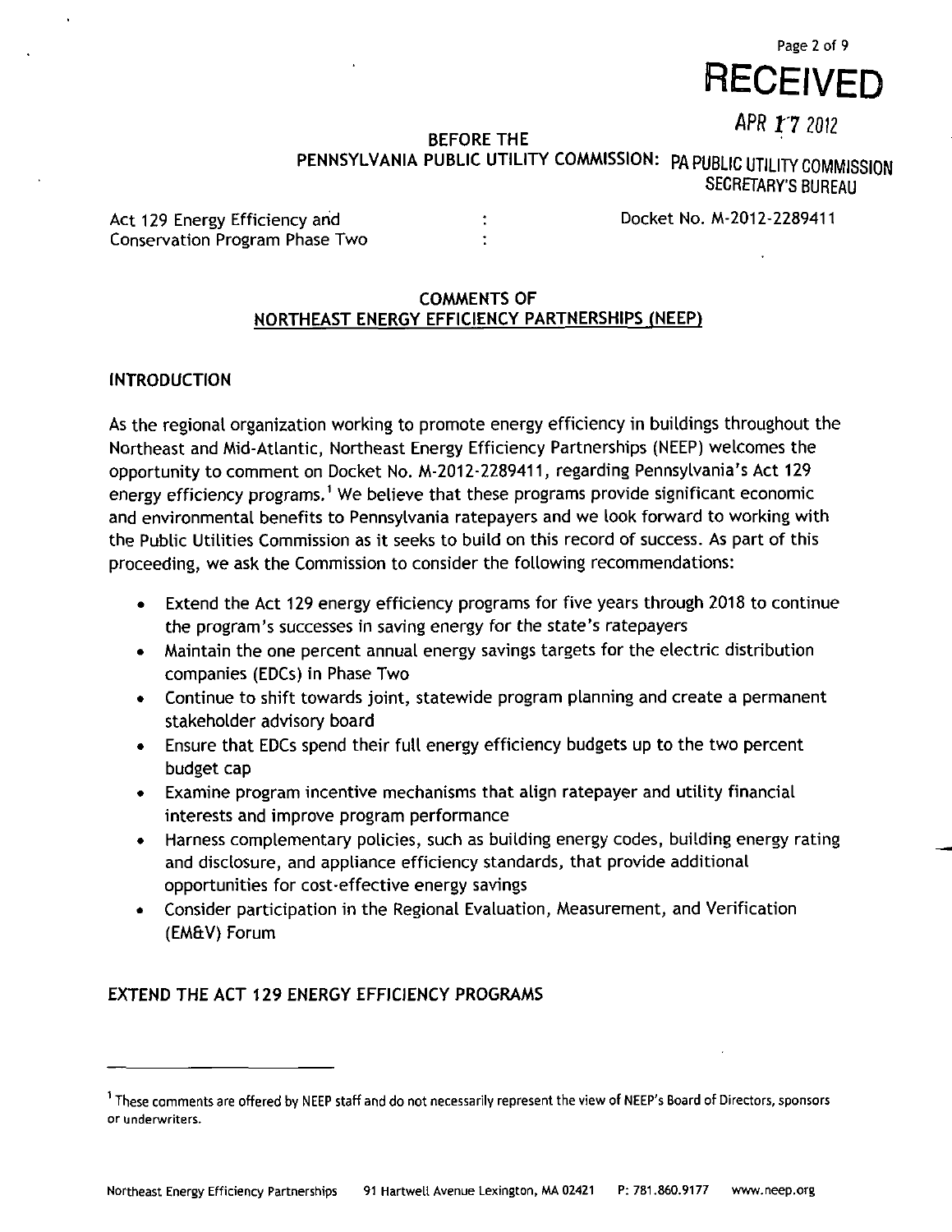#### سأنفرغ  $\mathbb{R}^2$  and

We strongly encourage the Commission to extend the Act 129 energy efficiency programs for five years through 2018. Our experience has been that states with coordinated, multi-year t \*: 22 genergy efficiency programs overseen by a state regulatory commission achieve substantial

lienergy-savings/anci economic benefits for their ratepayers. Based upon year-end reports from the Statewide Evaluator and analysis done by Optimal Energy, Pennsylvania utilities saved a total of over 2.0 GWh of electricity in program's second year. That represents savings of approximately 1.24 percent of retail electric sales, which is in line with the leading states in the Northeast. The programs have proven to be exceptionally cost-effective, generating \$8 in consumer benefit for every ratepayer dollar spent.<sup>2</sup> If programs are not extended in a timely manner, Pennsylvania risks disrupting the progress it has made during Phase One.

Having Phase Two last five years will allow the electric distribution companies (EDCs) to build upon their experience administering energy efficiency programs, create certainty in the marketplace, and design programs that can both acquire cost-effective, near-term savings opportunities and promote market transformation in buildings and products.

# **STATEWIDE GOALS & PROGRAM PLANNING**

Retain 1 Percent Annual Savings Targets: The program review provides an opportunity to refine current program goals. We recommend that the Commission continue to require the EDCs to achieve energy savings of 1 percent annually in Phase Two, in line with analysis of energy savings under the expected program budgets by Optimal Energy.<sup>3</sup> Meanwhile, the Commission could put a petition process in place for EDCs that fail to make the 1 percent target that have made a good-faith effort to implement programs but fall short because of budget constraints.

Joint Programs: While we appreciate that the utilities do meet and share insights on program administration, we believe that a great deal of progress remains in this regard. Lessons from other states teach us that coordinated programs with a single brand are more effective than separate efforts. This is true from a customer point of view, and also in terms of reducing overhead and maximizing ratepayer dollars. When each utility offers even slightly different programs, it complicates energy efficiency outreach, education and training for consumers and contractors. True statewide coordination among the utilities in how they plan, market, deliver and evaluate their programs could improve clarity and consistency while allowing the utility administrators to maintain their position as the customer touch point.

Create a stakeholder efficiency advisory board: Furthermore, NEEP recommends creating an energy efficiency program advisory board that can inform future program planning and help forge consensus on important program issues. Our experience throughout the Northeast has been that a permanent stakeholder advisory board is a highly effective way to build consensus on what works and what does not, helps determine realistic energy savings goals, and creates

<sup>2</sup> Optimal Energy, "Pennsylvania 2013-2018 Energy Efficiency Goals," December 19, 2011: http://www.pennfuture.orq/UserFiles/File/FactSheets/Report\_Act129goals\_20111220.pdf

<sup>3</sup> Optimal Energy, "Pennsylvania 2013-2018 Energy Efficiency Goals," p. 3.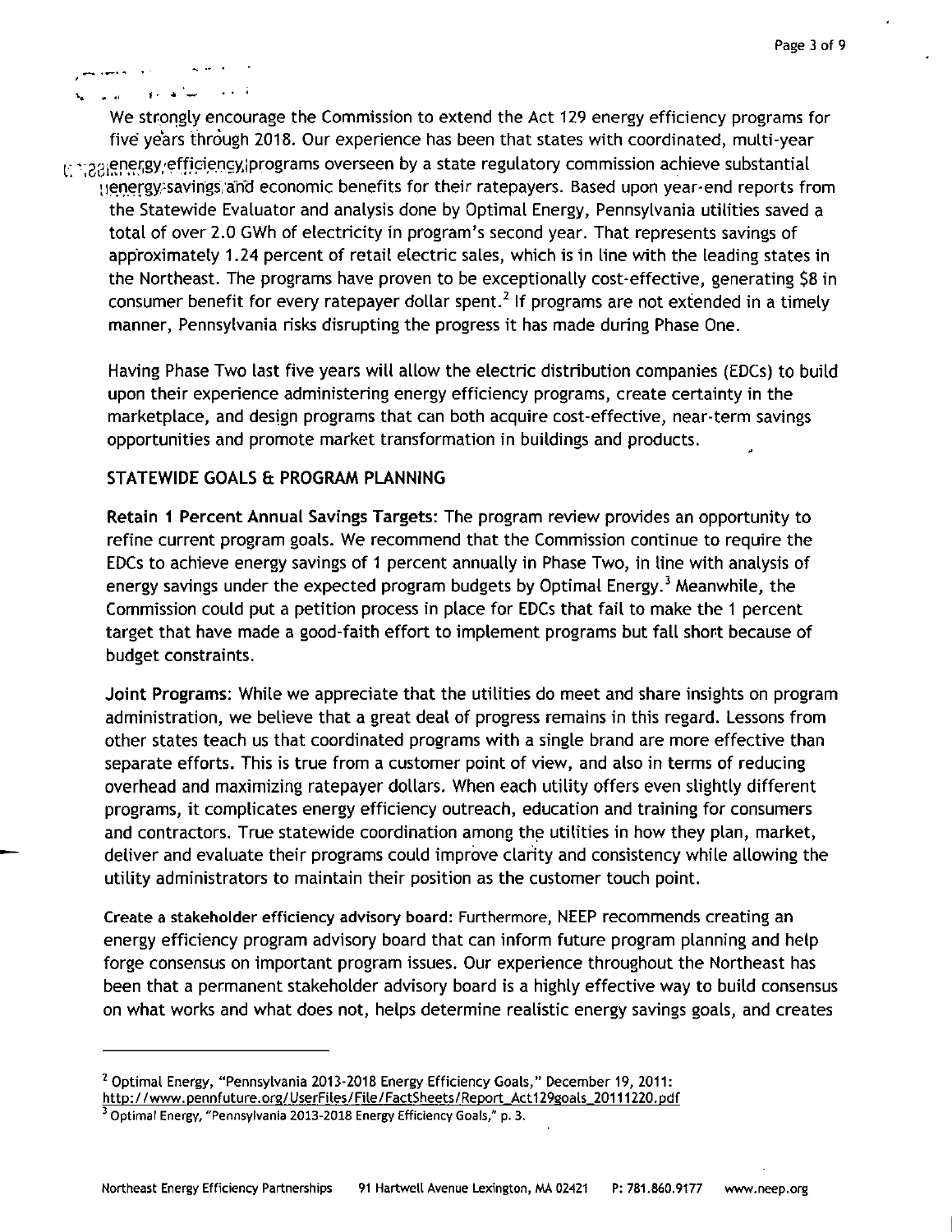space for discussion of challenges and concerns by program implementers and stakeholders alike. <sup>4</sup>

| <b>States</b>   | <b>Advisory Board</b>                           |  |  |  |  |  |
|-----------------|-------------------------------------------------|--|--|--|--|--|
| Connecticut     | <b>Energy Efficiency Board</b>                  |  |  |  |  |  |
| Maryland        | New Program Advisory Group                      |  |  |  |  |  |
| Massachusetts   | <b>Energy Efficiency Advisory Council</b>       |  |  |  |  |  |
| <b>New York</b> | <b>EEPS Evaluation Advisory Group</b>           |  |  |  |  |  |
| Rhode Island    | Energy Efficiency & Resource Management Council |  |  |  |  |  |

# **LIMITATIONS POSED BY THE 2 PERCENT BUDGET CAP**

The Commission should not only permit but require each of the EDCs to spend their full efficiency program budgets, up to the 2 percent cap, to deliver as much energy savings as their current budgets permit to their customers. As stated above, this level should be sufficient for the utilities to achieve at least 1 percent annual savings.

As soon as is feasible, we recommend that the budget cap should be lifted in order for Pennsylvania to meet its full measure of economically achievable, cost-effective energy savings potential. The two percent cap limits the EDCs from being able to achieve higher savings, and real economic and environmental benefits for their customers. We are fully aware that this issue must be addressed outside of this proceeding. But opening a dialogue with members of the legislature and key stakeholders over the implications of the cap will be important as Pennsylvania seeks higher levels of energy savings. We believe that a better policy would allow the Commission to determine program budget levels that balance energy savings with higher rates.

# **ALIGNING RATEPAYER fi UTILITY INTERESTS**

Recent experience demonstrates that successful energy efficiency programs align the financial interests of utilities with that of ratepayers. Act 129 is an important first step in treating energy efficiency as an energy efficiency resource alongside supply-side energy options. The results thus far stem from this important policy shift.

NEEP encourages the commission to examine shareholder performance incentive mechanisms (SPIs) that provide utility program administrators with a financial incentive to deliver more

<sup>&</sup>lt;sup>-</sup> Examples and recommendations are on page 34 of NEEP's report, From Potential to Action, <u>http: //neep.org/public</u>policy/policv-outreach-and-analvsis/potential-studv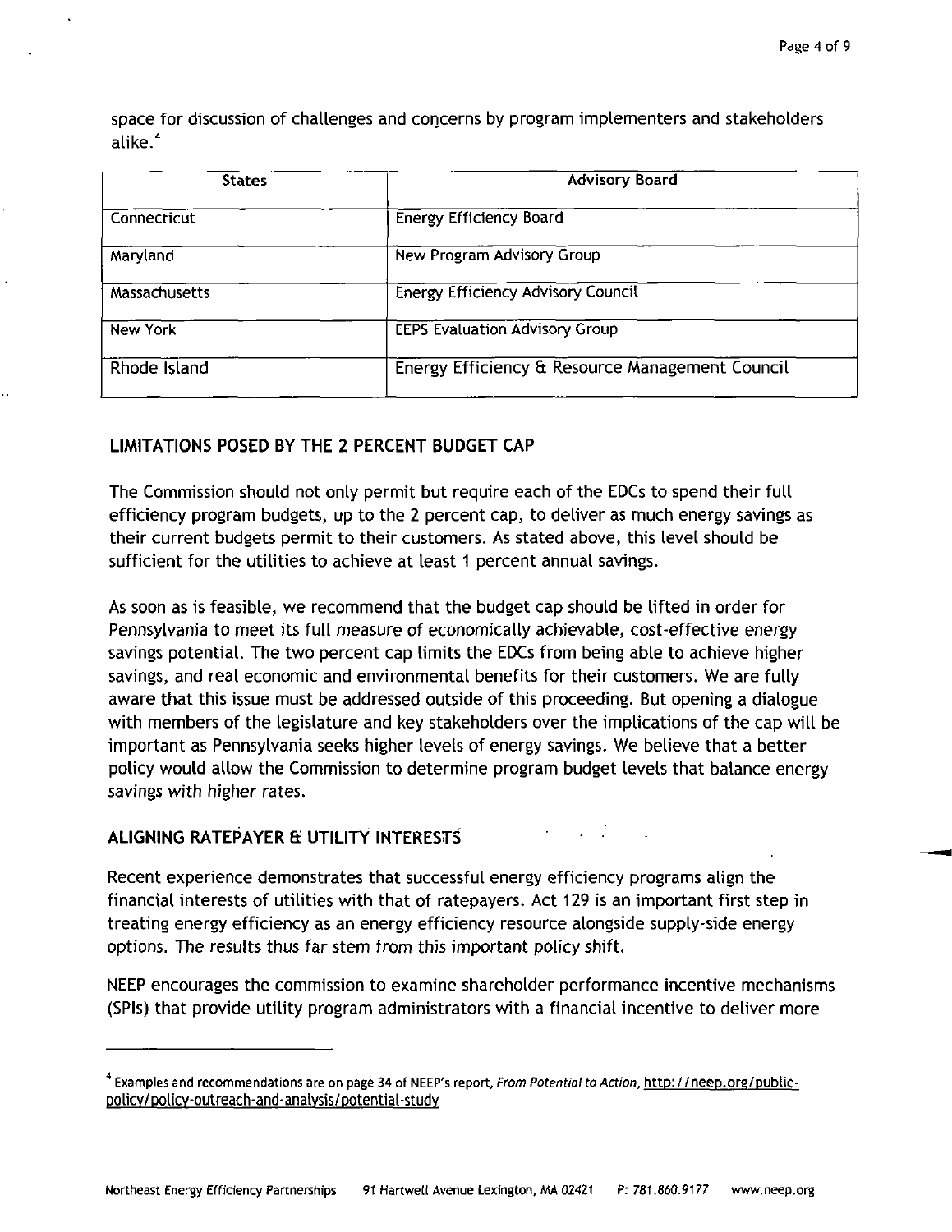savings to their customers.<sup>5</sup> SPIs allow utilities to earn a rate of return on energy efficiency programs in line with what the make on investments in other resources, particularly large transmission projects.

Two common options include a net benefits approach, which allows utilities to keep a small portion of savings delivered to customers, or a budgetary set-aside approach that reserves a small part of ratepayer funds for utilities to exceed their savings goals.<sup>6</sup> With a limited budget cap, Pennsylvania could consider allowing utilities meeting or exceeding their savings goals within their program budgets to keep a small portion of those funds. We caution that SPIs must be designed to reward only exceptional program performance and not reduce funds available for program implementation. Therefore, any performance incentives should create savings targets that require strong performance across all program and customer sectors, are linked to verified energy savings, rather than simply spending program dollars, and incentivize market transformation and-long-terrn energy savings in favor of short-term resource acquisition.

## **COMPLEMENTARY PUBLIC POLICIES**

Together with a flexible regulatory environment, we encourage the Commission to support public policies that leverage ratepayer-funded programs to achieve even greater energy savings. These policy tools include building energy codes, energy performance rating and disclosure for both new and existing buildings, and appliance efficiency standards. These are critical tools being used by many states that lock in savings and spur technological innovation.

In addition, there are important roles for utility program administrators to play as well. While it sometimes occurs that utilities may consider such policies as a threat that could alter baselines and undercut some of the more cost-effective Act 129 programs, Pennsylvania can learn from states that are actively engaging utility companies in areas such as state and federal advocacy or training initiatives. NEEP believes it is valuable to have customer-facing program administrators involved in and able to share credit for their work to advance such complementary policies. This is true especially in light of the fact that continually advancing codes and standards is part of the push to raise the bar, and the efforts and interests of the program administrators should be aligned with these larger public policy benefits.

Specifically, we recommend that the Commission require the utilities to include activities to advance and implement building energy code and appliance efficiency standards into their program plans, and that the Commission work with them to develop methods for program administrators to measure and claim the energy reductions that result from their work in advancing codes and standards (through education, training, testing, etc.) and attribute them to

<sup>5</sup> See NEEP paper on Revenue Decoupling in the Northeast:

http://neep.org/up[oads/policv/Revenue%20Decoupling%2QBrief-FinaL%20Version%201.30.12.pdf.

<sup>6</sup> For an overview of shareholder performance incentive options and effects, see Peter Cappers, etc. al, "Financial Analysis of Incentive Mechanisms to Promote Energy Efficiency: Case Study of a Prototypical Southwest Utility," March 2009: http: / /eetd. Ibt. gov/ea/ems/reports/lbnl-1598e-ppt. pdf.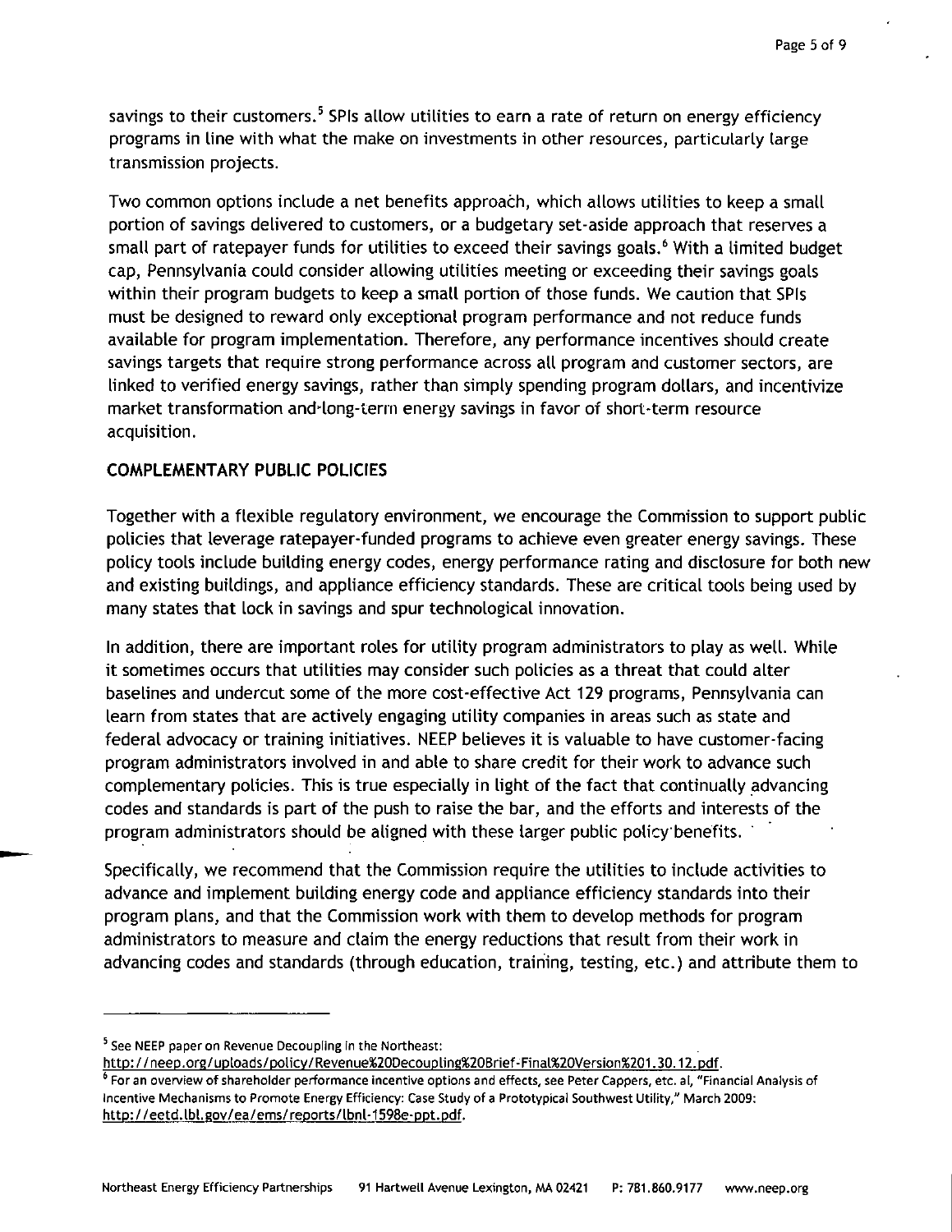ے ہ

savings targets. NEEP and a number of other stakeholders have done a great deal of work in this area and welcome the opportunity to assist the Commission and utility staff on such an effort.

### **PARTICIPATE IN THE REGIONAL EM&V FORUM**

We respect and appreciate the intensity of the effort that has been required to build up Pennsylvania's energy efficiency program activities. As Pennsylvania develops its plans for the next phase, we invite Pennsylvania's energy efficiency stakeholders to give serious consideration to joining the Regional EM&V Forum. Pennsylvania could benefit from leveraging costs for large, hard-to-deliver research projects such as loadshape studies, development of incremental cost curves for priority measures, and timely research on emerging technologies. Pennsylvania would gain increased access to shared information and an opportunity to shape regional research and evaluation priorities, and by participating as a member of 'the' Forum, Pennsylvania stakeholders could further increase the impact of their voices in regional and national arenas.

Briefly, the Regional EM&V Forum (Forum) is a cost beneficial partnership established among 10 Northeast states and the District of Columbia to develop technical information and protocols that would assist states in developing solid evaluation, measurement and verification strategies and standards for energy efficiency and demand response programs. Projects are developed through a series of committees - staffed by representatives from the various state regulatory commissions, energy offices and utilities - that make recommendations to the Forum Steering Committee. In addition to project activities the Forum supports the facilitation of committees, a web-based library of EM&V studies and policy documents from across the region, an Annual Public Meeting, and in 2012, the development and implementation of the Regional Energy Efficiency Database (REED) that is being developed in coordination with some ISOs.

The Steering Committee consists of representatives from each of the participating states. The overall premise for the EM&V Forum is that by combining the evaluation interests of the region along with the multistate experience of staff from up to 11 states, all states could benefit from sharing the research costs as well as overall expertise of the group effort. We highlight in particular the work that the Forum is doing with regard to net savings calculations and program screening for cost-effectiveness, but areas that have major implications for how the EDCs can meet their Act 129 goals and what programs the state will implement over the next Act 129 compliance period.

We would like to highlight the work the Forum has done recently regarding cost effectiveness and net-to-gross savings issues, driven by a recognition that as states have made new and more significant commitments to energy efficiency, they need to consider anew whether the regulatory tools and methods that they have relied upon up until now are still the best ones to help them meet their state energy goals. Currently, the Forum is facilitating an examination of issues of program cost-effectiveness and attribution by initiating a dialogue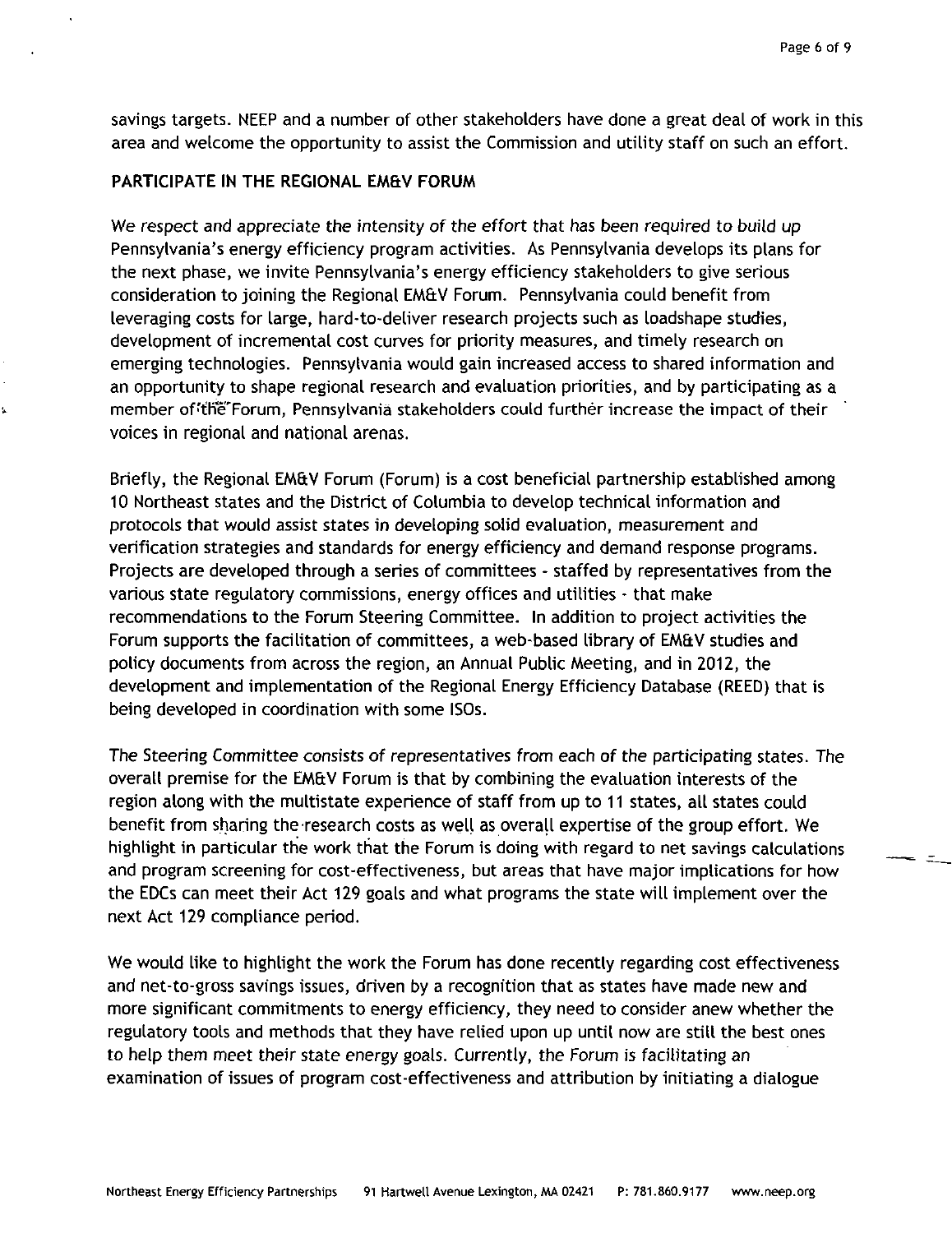among regulators, program administrators and others as to common goals, obstacles and potential solutions when considering cost effectiveness testing.<sup>7</sup>

We include, for illustrative purposes, Attachments A and B, which provide information about the 2012 Forum project agenda. Each Forum project has been vetted with program administrators and Commissions and has been determined to meet criteria of increasing transparency and consistency in methodologies informed by state and regional standards where appropriate/applicable.

<sup>7</sup> NEEP recently submitted to the Massachusetts Department of Public Utilities, recommending a technical session to address challenges to current methods used to estimate net savings, both free-ridership and spillover effects. Comments.of Northeast Energy Efficiency Partnerships (NEEP): Under Massachusetts Department of Public Utilities (DPU) Order No. 11 -120 Net Savings and Environmentat Compliance Costs of the Energy Efficiency Programs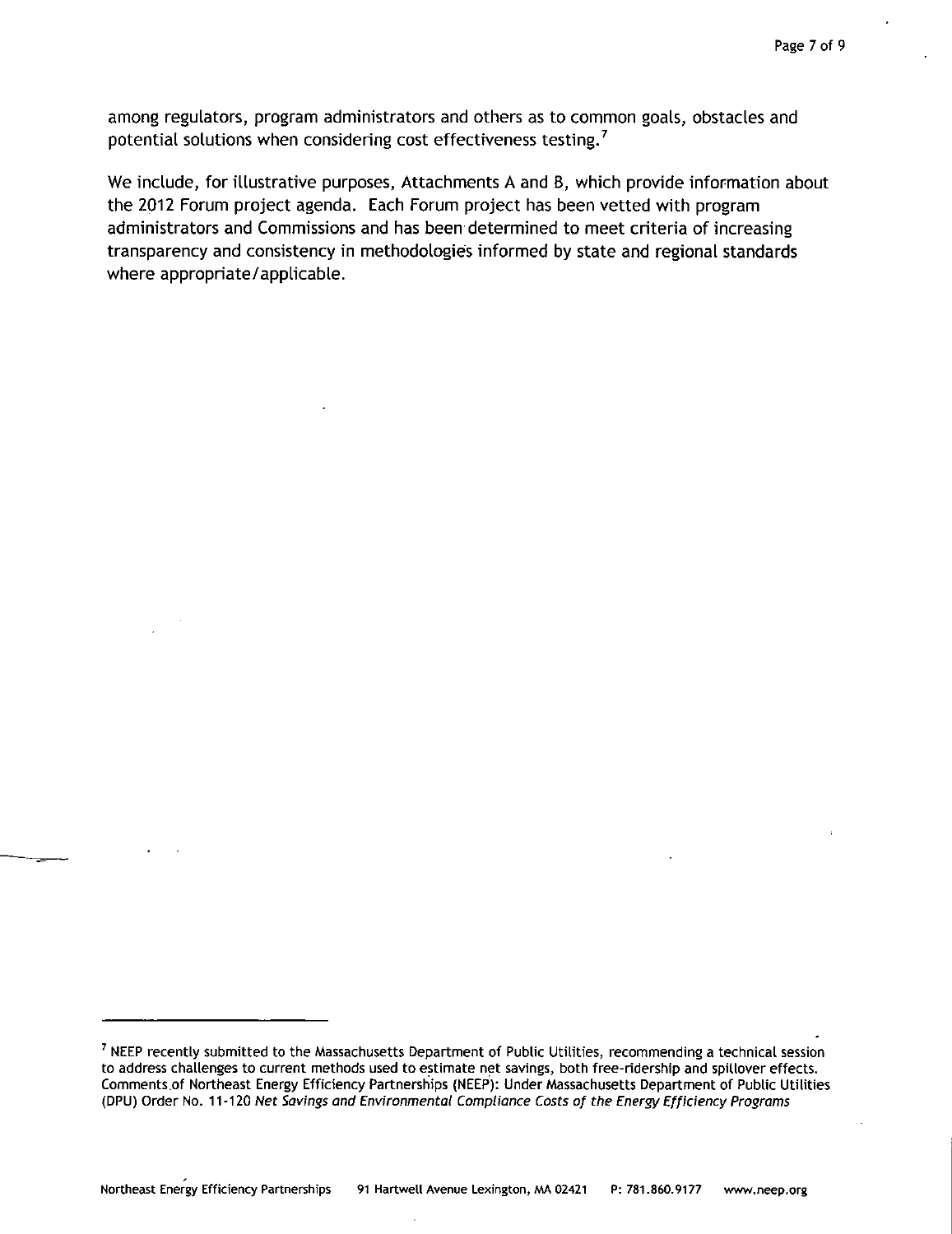|              | Adopted by the Forum Steering Committee (December 8, 2011)<br><b>BASE COSTS</b> |                                        |                                                                                  |                                                  |                                  |                                      | <b>PROJECT COSTS</b>              |                                                                |                                           |                                                               |                                                |                                                             |                                                                             |                                                |                                    |
|--------------|---------------------------------------------------------------------------------|----------------------------------------|----------------------------------------------------------------------------------|--------------------------------------------------|----------------------------------|--------------------------------------|-----------------------------------|----------------------------------------------------------------|-------------------------------------------|---------------------------------------------------------------|------------------------------------------------|-------------------------------------------------------------|-----------------------------------------------------------------------------|------------------------------------------------|------------------------------------|
| <b>STATE</b> | 7% Min<br>Base<br>Costs V<br><b>Alloc</b>                                       | <b>NEEP Forum</b><br><b>Operations</b> | <b>NEEP Project</b><br>Management<br><b>Phis</b><br>Technical<br><b>Advisors</b> | Regional EE<br><b>Database</b><br><b>IREEDS*</b> | Educ &<br><b>brito</b><br>Access | <b>TOTAL</b><br><b>BASE</b><br>costs | Project<br>Cost %<br><b>Alloc</b> | PD12-1<br>Cost<br><b>El'ectiveness</b><br>Project <sup>2</sup> | PD12-2<br>Mid-Atlantic<br>TRAI<br>Phase 4 | τ<br>PD12-3<br><b>Impact of EE</b><br>on Codes &<br>Standards | RE12-1<br>Loadshape<br>Research<br>(from 2011) | RE12-2<br><b>Incremental</b><br>Cost<br>Rosearch<br>Phase 2 | <b>RE12-3</b><br><b>Market</b><br><b>Share Res</b><br>Lionting<br>Research' | <b>TOTAL</b><br><b>PROJECT</b><br><b>COSTS</b> | <b>TOTAL 2012</b><br><b>BUDGET</b> |
| NY           | 27.6%                                                                           | \$51,108                               | \$82,689                                                                         |                                                  | \$40,228                         | \$174,026                            | 35.0%                             | 35,825                                                         |                                           |                                                               | \$218,750                                      | \$47,250                                                    | \$109,160                                                                   | \$410,985                                      | \$585,012                          |
| <b>ND</b>    | 12.4%                                                                           | \$22,962                               | \$37 151                                                                         |                                                  | \$18,074                         | \$78,187                             | 19.5%                             |                                                                | \$36,731                                  |                                                               | \$121,688                                      | \$26,285                                                    | \$50,724                                                                    | \$245,427                                      | \$323,615                          |
| <b>MA</b>    | 11.0%                                                                           | \$20,321                               | \$32,879                                                                         |                                                  | \$15,996                         | \$69,196                             | 17.2%                             | 17,637                                                         |                                           |                                                               | \$107,694                                      | \$23,252                                                    | \$53,741                                                                    | \$202,335                                      | \$271,530                          |
| (ст          | 7.0%                                                                            | \$12,956                               | \$20,961                                                                         |                                                  | \$10,198                         | \$44,115                             | 9.8%                              | 10,015                                                         |                                           |                                                               | 561, 153                                       | \$13,209                                                    | \$30,516                                                                    | \$114,893                                      | \$159,008                          |
| <b>ME</b>    | 7.0%                                                                            | \$12,956                               | \$20.961                                                                         |                                                  | \$10,198                         | \$44,115                             | 3.8%                              |                                                                |                                           |                                                               | \$23,833                                       | \$5,148                                                     |                                                                             | \$28,980                                       | \$73,095                           |
| <b>OE</b>    | 7.0%                                                                            | \$12,956                               | \$20.961                                                                         |                                                  | \$10,198                         | \$44,115                             | 3.6% S                            | 3,674                                                          | \$6,771                                   |                                                               |                                                | \$4,845                                                     |                                                                             | \$15,289                                       | \$59,404                           |
| lмн          | 7.0%                                                                            | \$12,956                               | 520.961                                                                          |                                                  | \$10,198                         | 544.115                              | 3,4%                              | 3,526                                                          |                                           |                                                               | 521,531                                        | 54,651                                                      | \$10,744                                                                    | \$40,452                                       | \$84,557                           |
| loc          | 7.0%                                                                            | \$12,956                               | \$20.961                                                                         |                                                  | \$10,198                         | \$44,115                             | 3.4%                              |                                                                | \$6,499                                   |                                                               | 521,530                                        | 54,651                                                      | \$10,744                                                                    | \$43,423                                       | \$37,538                           |
| RI           | 7.0%                                                                            | \$12,956                               | \$20,961                                                                         |                                                  | \$10,198                         | \$4,115                              | $2.4%$ 5                          | 2481                                                           |                                           |                                                               | \$15,147                                       | 53,272                                                      | 57,558                                                                      | \$28,457                                       | \$72,572                           |
| ÍVТ          | 7.0%                                                                            | \$12,956                               | \$20,961                                                                         |                                                  | \$10,198                         | \$44,115                             | 1.8%                              | 1,842                                                          |                                           |                                                               | 511, 245                                       | 52,429                                                      | \$5,611                                                                     | 521,125                                        | \$65,241                           |
| Grants       |                                                                                 |                                        |                                                                                  | \$36,815                                         |                                  | \$56,815                             |                                   |                                                                |                                           | \$100,000                                                     |                                                |                                                             |                                                                             | \$100,000                                      | \$196,815                          |
| Totals       | 100%                                                                            | \$185,080                              | \$299,450                                                                        | \$96,815                                         | \$145,680                        | \$727,025                            | 100%                              | \$75,000                                                       | \$50,000                                  | \$100,000                                                     | \$602,570                                      | \$135,000                                                   | \$288,800                                                                   | \$1,251,370                                    | \$1,978,395                        |
| % Share      |                                                                                 | 25%                                    | 41%                                                                              | 13%                                              | 20%                              | 100%                                 |                                   | 5%                                                             | 6%                                        | 8%                                                            | 48%                                            | 11%                                                         | 23%                                                                         | 100%                                           |                                    |

### Attachment A. 2012 Forum Agenda & Budget

The cost allocation for the project PD12-1 is slighting changed from version adopted by Steering Committee as costs are lower for states due to DE's ultimate decision to fund project The original budget for project RE12-3 was \$300,000 but is reduced to reflect feedback in December 2011 from DE which opted to fund PD12-1 instead of RE12-3.

This budget reflects low case scenario of US DOE funding for REED, with an estimated \$40,000 funding from US EPA. NEEP has requested a higher level of Base Costs funding from US DOE. TBD by March 2012.

## Attachment B. Regional EM&V Forum 2012 Project Descriptions

# **2012 FORUM PROJECT DESCRIPTIONS**

PD12-1: Cost-Effectiveness Project. This project would review and build on a forthcoming ACEEE report "Energy Efficiency Evaluation Review Project" that will describe how each state handles analyzing the C/E of their energy efficiency programs. This project will identify and explore relevant issues for interested Forum states, which may include a review of the Total Resource Cost (TRC) test and how it is implemented throughout the region, opportunities to improve implementation of the test (e.g., examining input assumptions), and consideration of other recommendations for overcoming challenges with use of the TRC test. The goal of this project includes addressing how to increase transparency and potentially build consistency across the region, where appropriate, in applying C/E tests to help facilitate comparisons across states.

PD12-2: Mid-Atlantic TRM Phase 4 (Sub-region project). This project provides the mid-Atlantic EM&V Forum members with the opportunity to designate funds for a fourth phase of development of the mid-Atlantic technical reference manual (TRM). The project could add measures and/or update the existing TRM, or potentially scope/establish an online TRM database.

## PD12-3: Estimate EE Impact on Advancing Energy Building Codes & Standards

The purpose of this project is to support states interested in attributing and claiming savings associated with EE program activities directed at improving C&S and compliance. The project will build on the Forum's 2010 workshop on this subject, as well as on recent research. Specific tasks are to: 1) prepare an overview of current policy and practice in the Forum region; 2) catalog activities suitable for EE PAs to support or influence development, adoption and compliance of national and state C&S; 3) develop high level state estimates of gross energy savings associated with improved code and compliance levels; 4) prepare guidelines that recommend approaches for attributing savings from EE programs; and 5) recommend roles/pathways for stakeholders to secure regulatory approval of selected activities and attribution frameworks.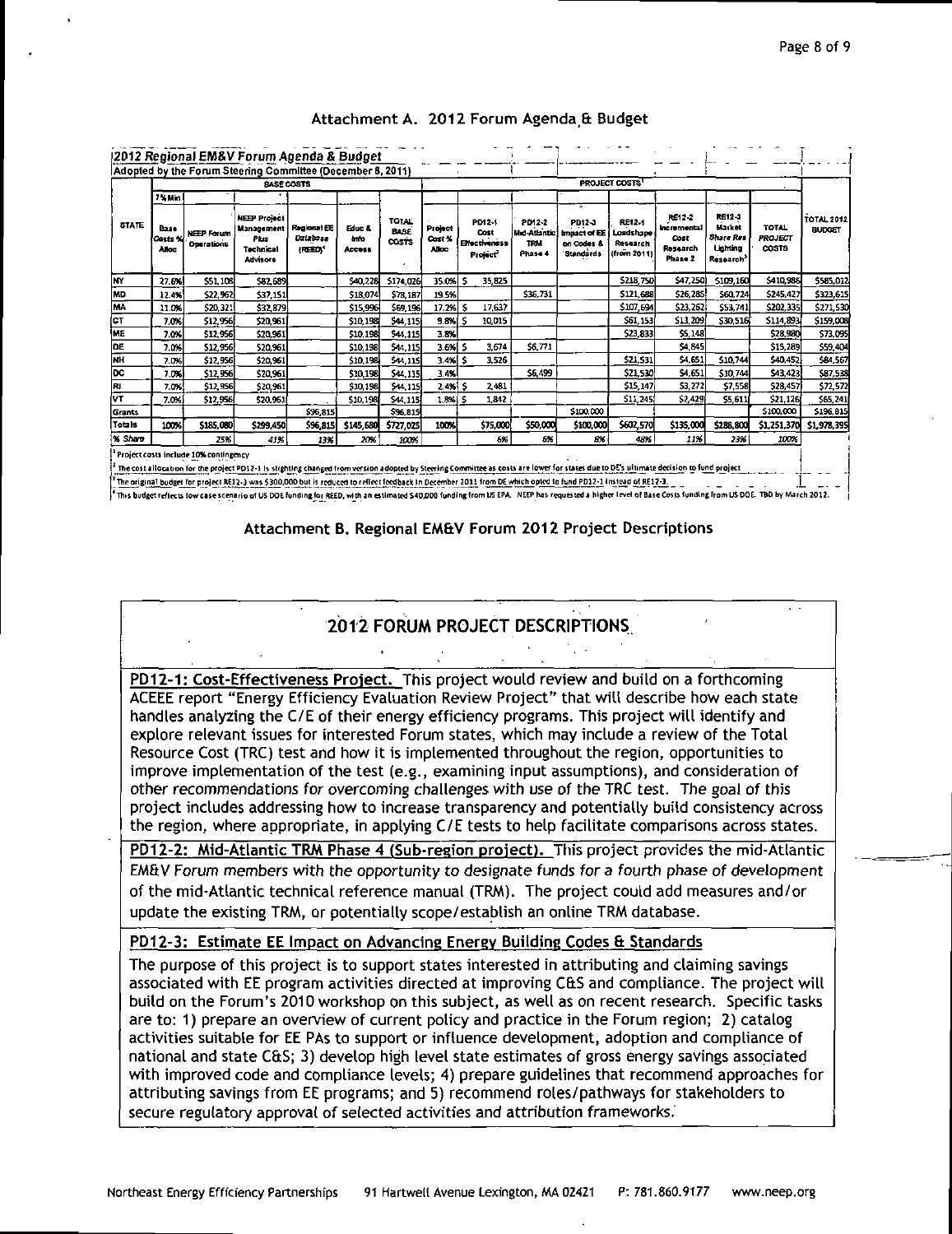RE12-1: Loadshape Research (Phase 3) - (100% Carryover from 2011). This project will address additional measure(s) to those researched in 2009-2011 projects (commercial lighting and unitary HVAC). Project subcommittee is in process of confirming priority measure(s). The goal of the Forum's loadshape studies is to make loadshape data (impact of electric energy efficiency programs during identified periods of time e.g., hourly, seasonal and annual consumption data used to analyze coincidence factors and other usage patterns) available to Forum participants for use in implementing EE programs, participation in capacity markets, and meeting air quality needs. The project will likely refer to metering data collection protocols being developed by the Forum that are intended to increase transferability and usability of metering data by programs.

RE12-2: Incremental Cost Research (Phase 2). This project would develop incremental costs for new measures and/or program types (gas and/or electric) beyond those included in the Forum's 2010 Incremental Cost Study. This project will be undertaken as an extension of Navigant's existing contract for the 2010 ICS per Forum subcommittee recommendation, and will be supplemented with 2011 Add-On Research funds. The subcommittee for this project is currently working to confirm 2<sup>na</sup> tier group of priority measures. The total budget for this project is estimated at \$235,000, of which about \$100;000 is covered by 2011 Add-on Research budget and \$135,000 in 2012 funds.

RE12-3: Residential Lighting Sales Market Research. This project would provide insight into emerging and regional lighting sales trends (post EISA) developed over 12 months that allow for adjustments to lighting incentive design and execution. The project will include developing pilot projects in 2-3 states to test the efficacy of the "market lift" model in promoting sales of efficient lighting, using acquired full category retail lighting sales data for evaluating residential lighting sales trends and shifts in the baseline wattage of inefficient lamps.

**iFORUM OPERATIONS^ PROJECT MANAGEMENT, REED AND EDUC 6 INFO ACCESS (BASE COSTS)** 

### **Forum Operations**

- 1. Planning/facilitating quarterly Steering Committee, Project Committees meetings
- 2. Forum agenda/budget planning
- 3. Securing Forum revenues from states/grants
- 4. Serving as fiscal agent / Forum accounting/invoicing
- 5. Coordinating/facilitating state PUC, PA and air regulatory efforts regarding access to energy efficiency data to support air quality and climate change planning;
- 6. Monitoring and participating in state, regional (ISO-NE, PJM), and national MEtV meetings/efforts (NAPEE, NAESB M&V projects);
- 7. Maintaining Forum operational policies, including ensuring access to Forum materials and protecting confidential information

## **Regional EE Database (REED) Implementation**

This effort involves implementing REED in the Forum region, working with Forum states to complete data collection tools, ensure quality control/data validation, and provide technical support/training to state reps using REED. The project also involves NEEP interaction with ISOs/RTOs in region to explore use of REED as potential data source for supporting EE forecasting in system planning, where helpful. NEEP is seeking funding from US EPA and DOE for this effort.

#### **Education 6 Information Access**

- 1. EM&V library of studies/research and other EM&V resources
- 2. EM&V Forum website
- 3. Forum 2012 Annual Public Meeting
- 4. Forum communications (monthly updates, quarterly newsletters)
- 5. Outreach to states to support state adoption of Forum products (e.g., presentations, attend state evaluation meetings, submit public comments)